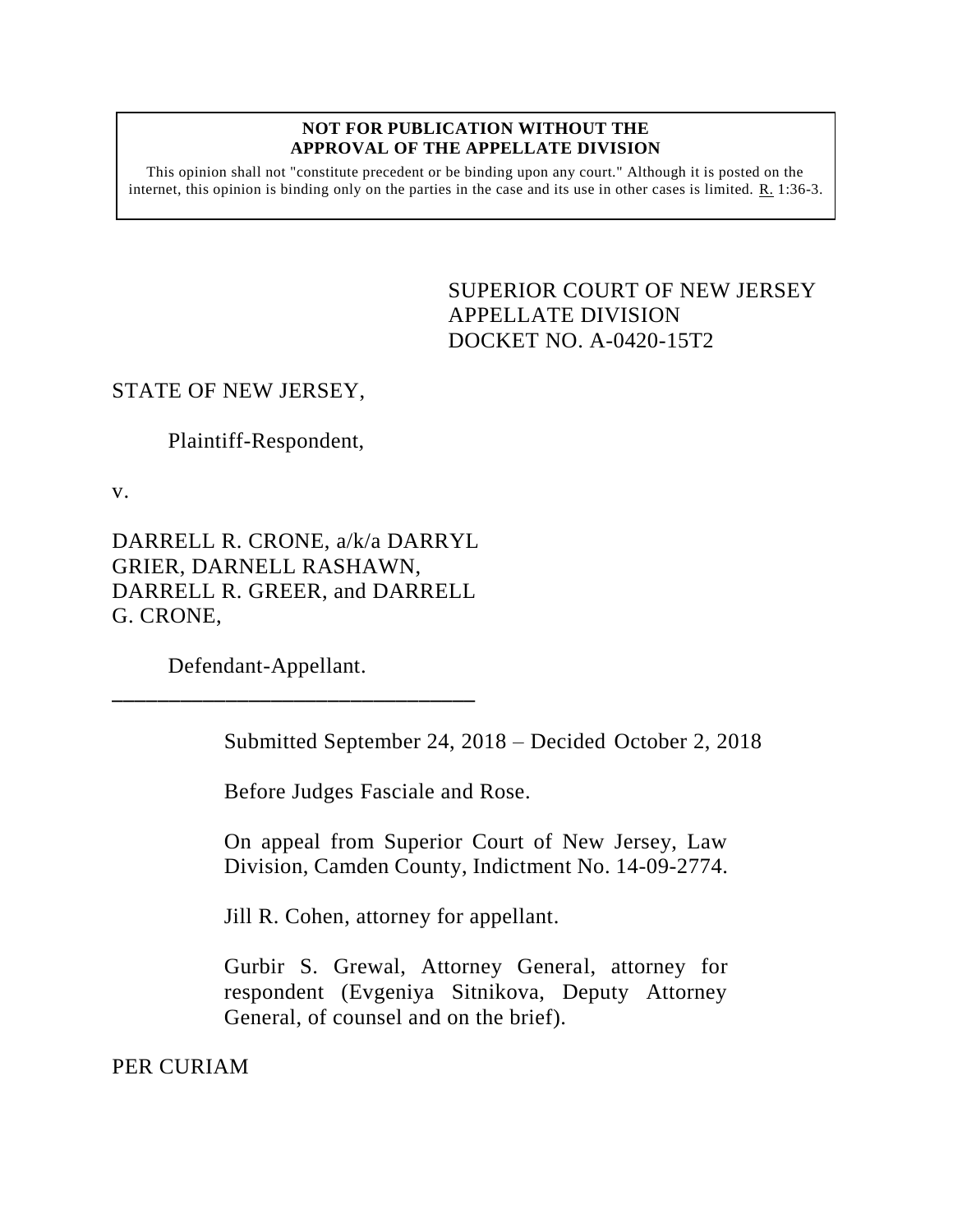Defendant appeals from his convictions for first-degree aggravated manslaughter, N.J.S.A. 2C:11-4(a)(1); first-degree attempted murder, N.J.S.A. 2C:5-1 and N.J.S.A. 2C:11-3(a)(1)(2); second-degree possession of a weapon for an unlawful purpose, N.J.S.A. 2C:39-4(a); second-degree unlawful possession of a weapon, N.J.S.A. 2C:39-5(b); and second-degree certain persons not to have weapons, N.J.S.A. 2C:39-7(b). We affirm.

On appeal, defendant argues:

## POINT I

THE . . . [JUDGE] IMPROPERLY INQUIRED INTO DEFENSE COUNSEL'S TRIAL STRATEGY, WHICH VIOLATED THE ATTORNEY-CLIENT PRIVILEGE (not raised below).

## POINT II

THE LEAD DETECTIVE FROM THE PROSECUTOR'S OFFICE SHOULD NOT HAVE BEEN ALLOWED TO NARRATE FOR THE JURY WHAT HE BELIEVED THE VIDEO SURVEILLANCE DEPICTS (not raised below).

# POINT III

THE INTRODUCTION OF THE PHOTOGRAPH OF DEFENDANT WEARING A BRACELET IDENTICAL TO S-1 AFTER TWO WEEKS OF TESTIMONY AND IMMEDIATELY PRIOR TO THE CLOSE OF THE STATE'S CASE WAS AN IMPROPER DISCOVERY VIOLATION, SO AFFECTING THE OUTCOME THAT THE CONVICTION SHOULD BE OVERTURNED [(raised below)].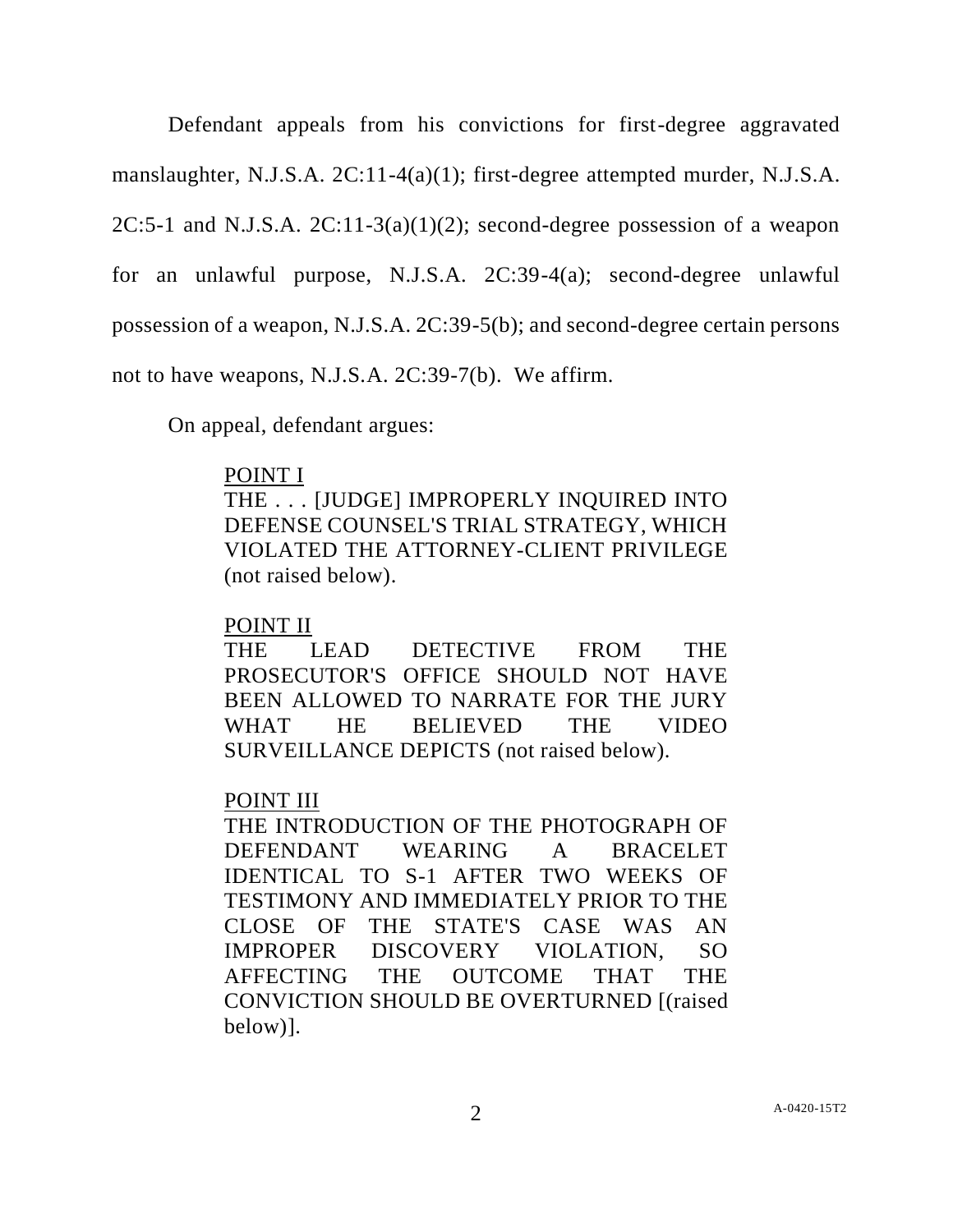A. The evidence of the photograph should also have been barred as it only came to existence because the sister-in-law of the deceased had sat through the trial and independently did research into the case and produced the objectionable photograph only to help the State bolster [its] case, in violation of the [judge's] sequestration order (not raised below).

B. Counsel was ineffective in not telling the judge that his strategy would have been different if he had known about the picture earlier as the [j]udge would have excluded the evidence if he indicated that his strategy would have been different (not raised below).

### POINT IV

THE JURY INSTRUCTION THAT WAS GIVEN TO THE JURY DID NOT ACCURATELY PROTECT THE DEFENDANT'S RIGHTS (not raised below).

### POINT V

THE LOWER COURT INCORRECTLY CHARGED THE JURY ON THE USE OF THE HANDGUN TESTIMONY AS THERE WAS NO BASIS TO CONSIDER A CURATIVE CHARGE UNDER N.J. RULES OF EVIDENCE 404(b) (not raised below).

#### POINT VI

THE [JUDGE] IMPROPERLY CONDUCTED A CHARGE CONFERENCE WITHOUT THE DEFENDANT'S PRESENCE (not raised below).

### POINT VII

COUNSEL'S CUMULATIVE ERRORS WERE IN PLAIN ERROR, LED TO AN UNJUST RESULT, AND HAD HE NOT COMMITTED THE ERRORS,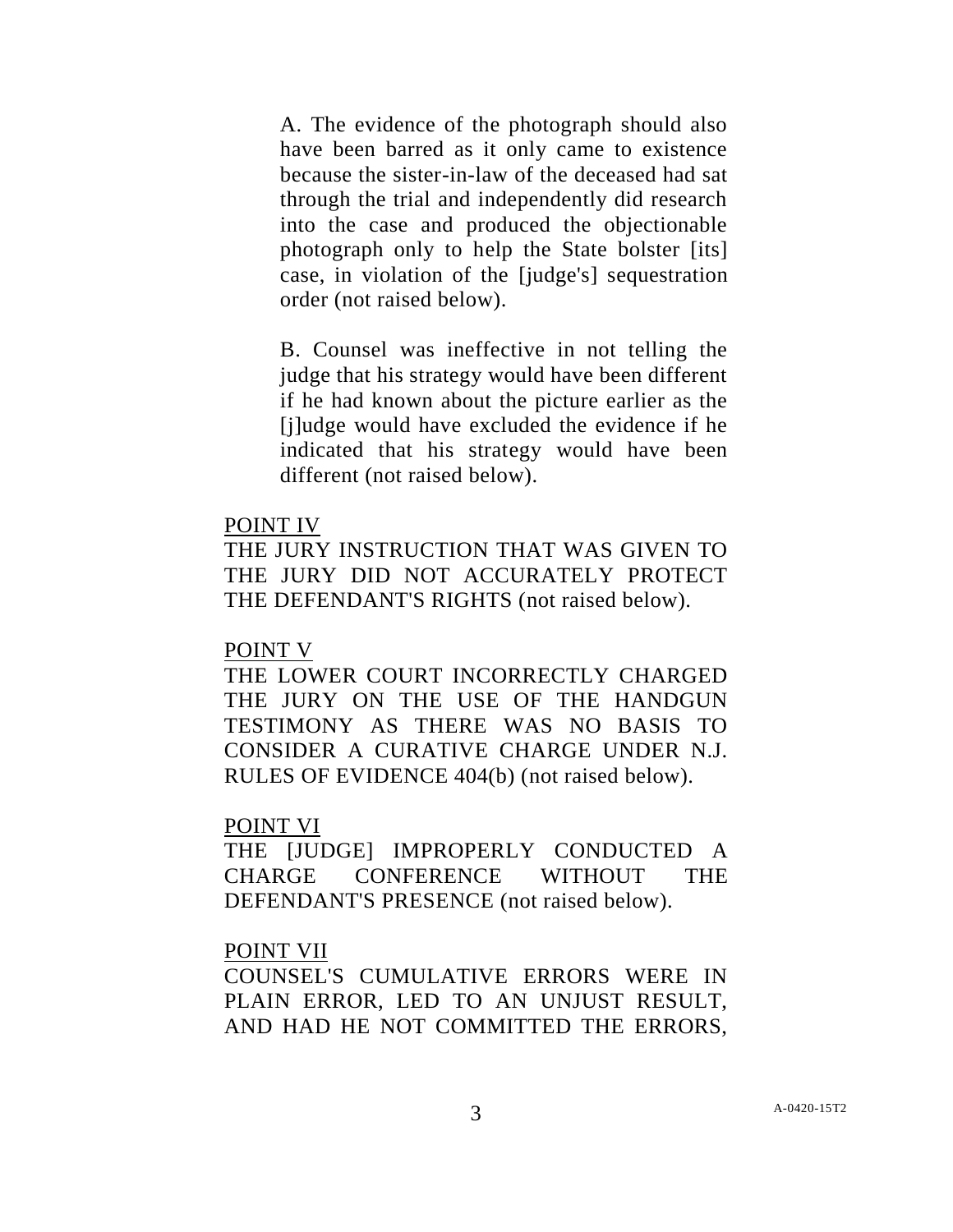THE VERDICT WOULD HAVE BEEN DIFFERENT (not raised below).

> A. Counsel was ineffective for cross[-]examining Dominique Sheppard with the numerous inconsistencies as a refreshed recollection instead of introducing it as a prior inconsistent statement which would be substantive evidence (not raised below).

> B. Counsel was also ineffective in failing to object to repeated hearsay introduced by the state throughout the trial (not raised below).

Each of defendant's arguments, with the exception of defendant's argument in Point III, are raised for the first time on appeal. We review these arguments for plain error. R. 2:10-2. "Any error or omission shall be disregarded by [this court] unless it is of such a nature as to have been clearly capable of producing an unjust result[.]" Ibid. In a jury trial, the possibility of such an unjust result must be "sufficient to raise a reasonable doubt as to whether the error led the jury to a result it otherwise might not have reached." State v. Macon, 57 N.J. 325, 336 (1971). Defendant carries the burden of showing plain error. State v. Morton, 155 N.J. 383, 421 (1998).

We begin by rejecting defendant's argument that the judge improperly inquired into defense counsel's trial strategy. Defendant contends that in response to defense counsel's objection to the admission of a photograph not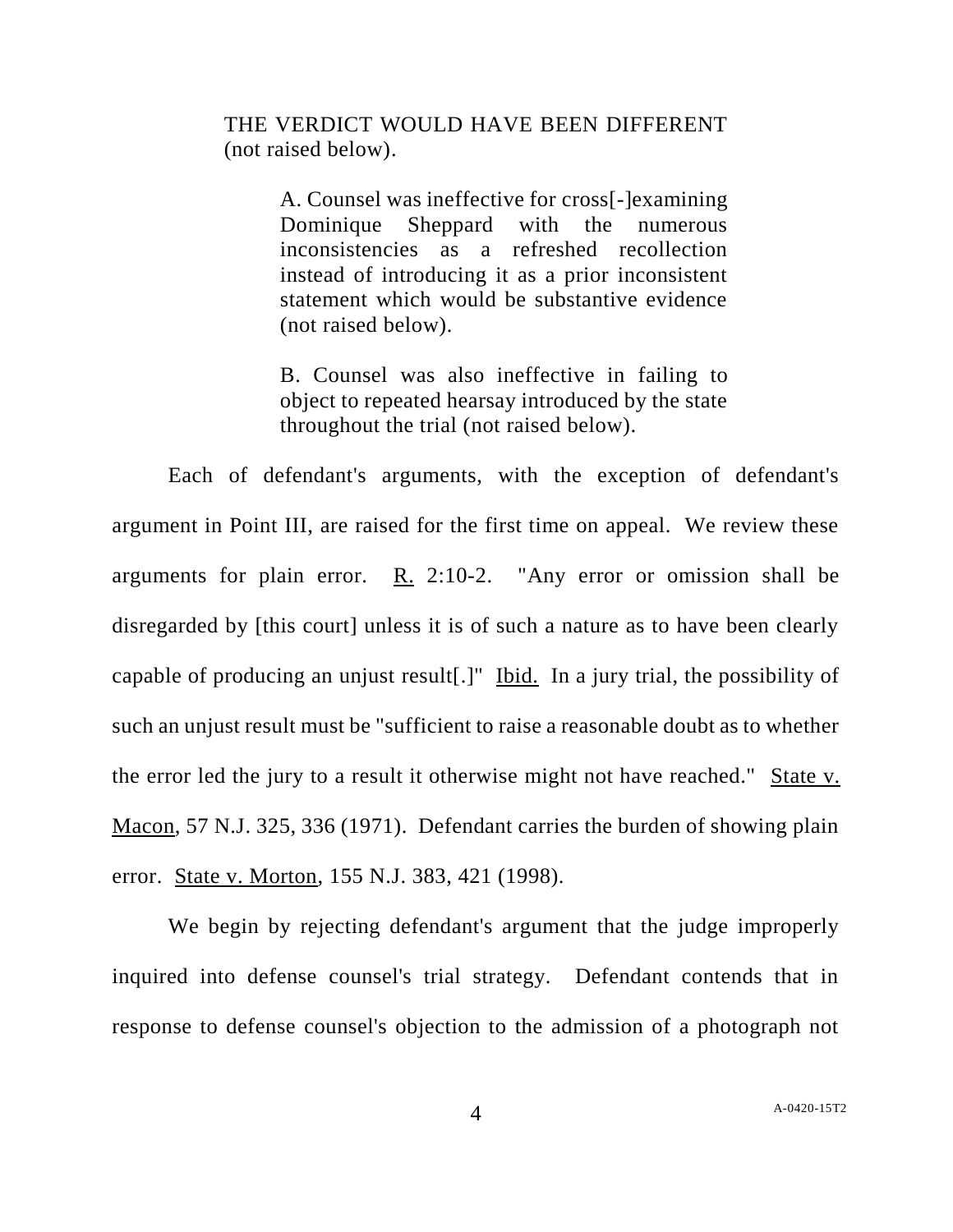produced in discovery but introduced by the State on the last day of the State's case, the judge improperly inquired into defense counsel's trial strategy – impinging on defendant's attorney-client privilege and work-product privilege. The photograph showed defendant with another individual. In the photograph, defendant appears to be wearing a bracelet that was found at the crime scene and previously moved into evidence.

When the State moved to admit the photograph, defense counsel objected on the basis of prejudice. The judge inquired whether defense counsel would have proceeded differently had counsel known about the photograph prior to trial, because counsel did not object or make a prejudicial effect argument when the State initially entered the bracelet into evidence. When defense counsel objected due to the lateness of the photograph and informed the judge that he might have objected to the bracelet being admitted into evidence had the photograph been produced earlier, the judge expressed the same lateness concern, but then asked, "[s]o you would not have tried your case any differently had you had the photograph other than objecting to it? We would be in the same situation is what you're telling the [c]ourt?" Defense counsel responded, "as far as I can think off the top of my head, besides objecting to maybe the bracelet coming in, I don't know of anything else specifically at this moment." The judge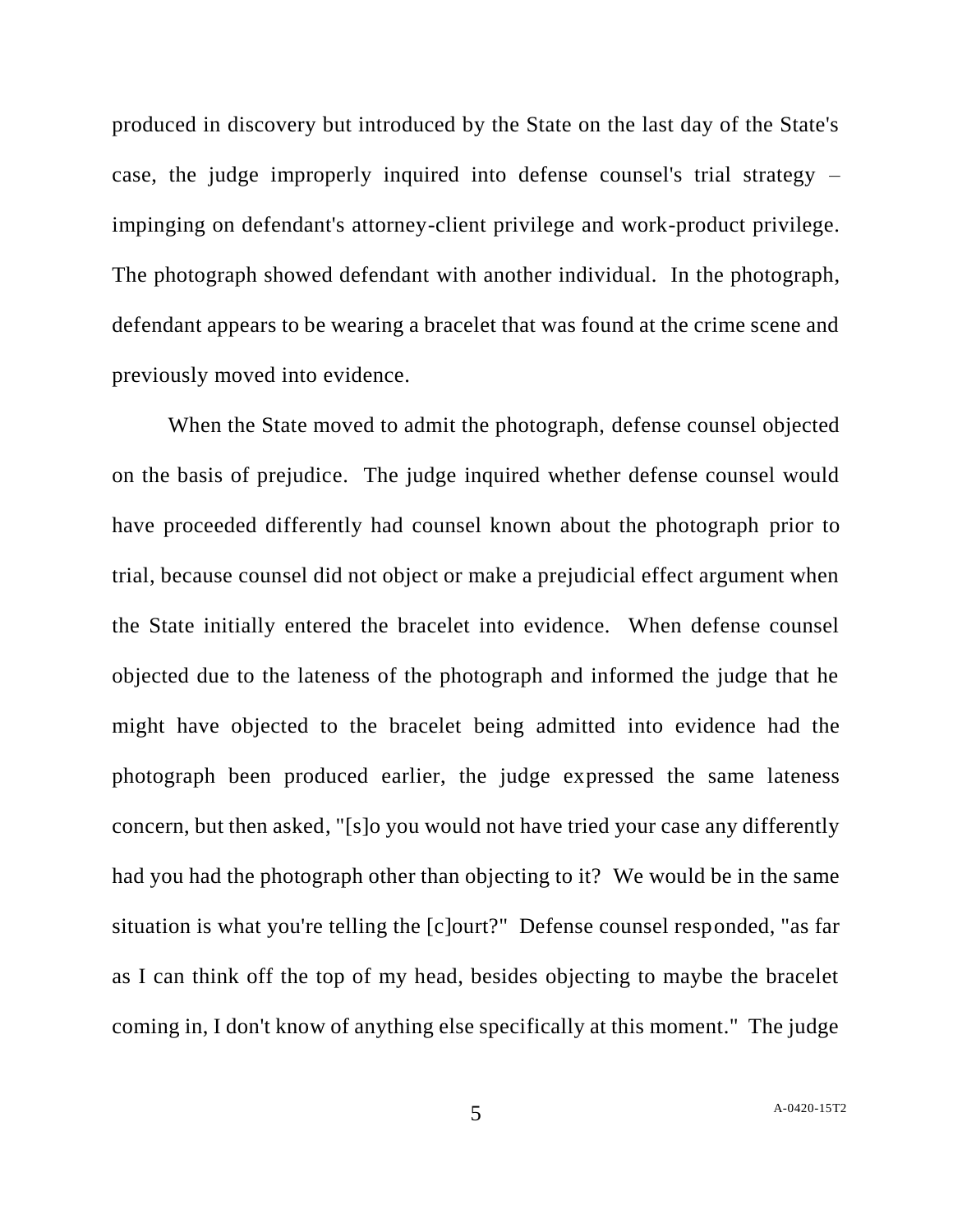then repeatedly offered to provide defense counsel with time to think about his response, but counsel denied the offers and instead stated that he would have tried to locate the other individual in the photograph.

The judge then conducted an N.J.R.E. 104 hearing, where the woman who produced the photograph to the State – who was also the victim's sister-in-law – testified that she found the photograph on Facebook that morning. Before ruling, the judge required the State to make all attempts to produce the other person identified in the photograph for defense counsel. The State produced the individual in less than two hours, and defense counsel confirmed that he spoke with the individual, but again objected to the photograph being admitted on the grounds of lateness and prejudice. He did not articulate how it was prejudicial.

To understand defense counsel's objection, the judge repeatedly asked how counsel's cross-examinations and trial preparation would have been different. Defense counsel did not object to the judge's questions, and in response, asserted that other than objecting to the bracelet entering evidence, he would not have done anything differently. After conducting an N.J.R.E. 104 hearing with the individual in the photograph, the judge admitted the photograph into evidence.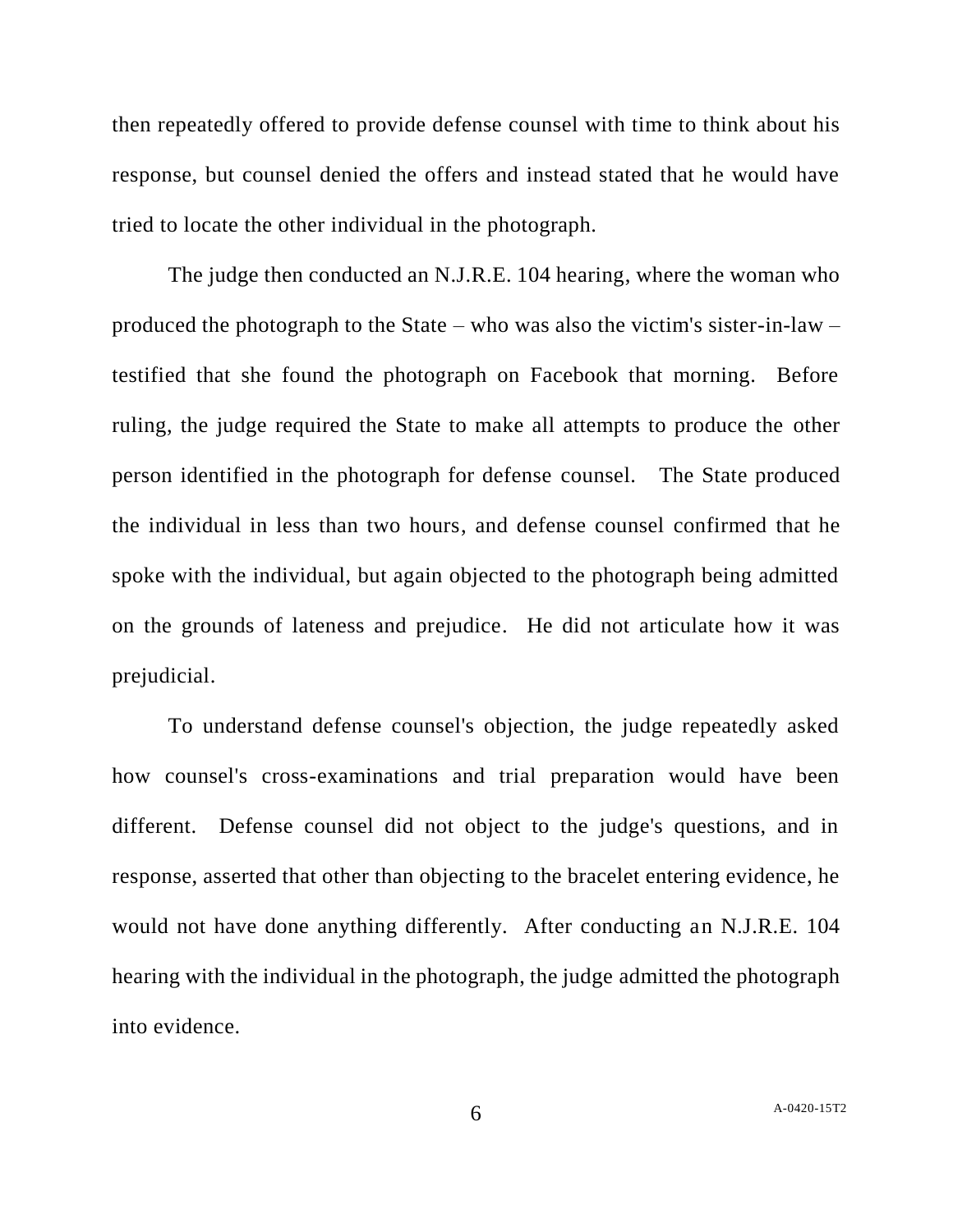The judge's questions did not improperly inquire into counsel's trial strategy, but instead provided counsel with opportunities to explain his objection. As the judge explained, "[e]vidence by nature is prejudicial," and defense counsel only made a "blanket statement" that the photograph was prejudicial. In his oral ruling, the judge explained that he questioned defense counsel about how the photograph was prejudicial, directed him to take time to think about it, and provided him with the opportunity to argue the prejudicial effect. The judge thoroughly explained his reasoning, and even supplemented the record with an additional explanation during the following trial day. Thus, he did not commit plain error.

We next turn to defendant's contention that the judge improperly permitted the photograph into evidence, and review that ruling for an abuse of discretion, due to defense counsel's objection at trial. State v. Marrero, 148 N.J. 469, 483-84 (1997). Defendant's reliance on N.J.R.E. 615, governing the sequestration of witnesses, as well as Rule 3:13-3, governing discovery, is misplaced.

N.J.R.E. 615 permits a judge to "enter an order sequestering witnesses," in an effort "to prevent prospective witnesses from hearing what the other witnesses detail in their evidence, 'for the less a witness hears of another's

7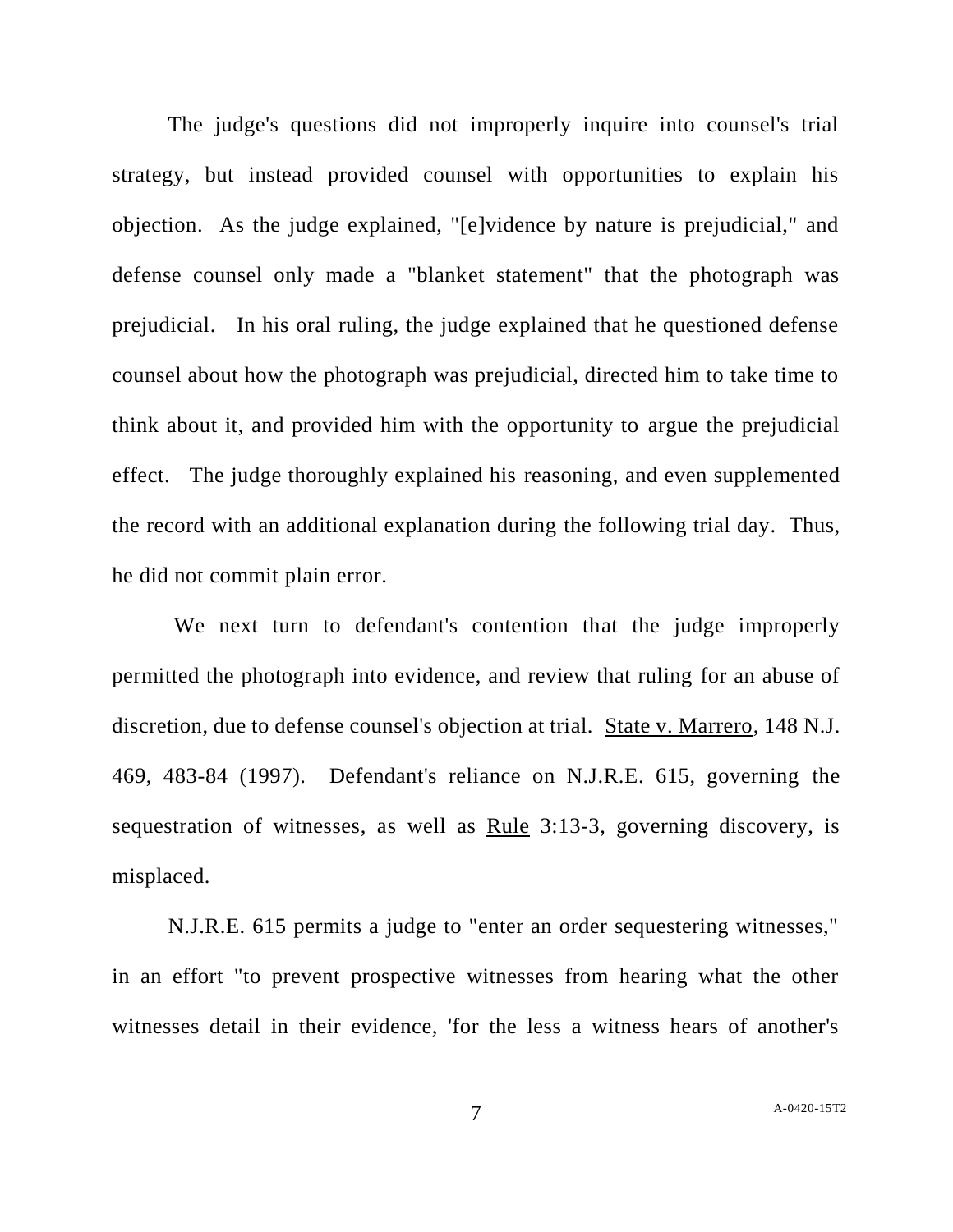testimony the more likely is he to declare his own knowledge simply and unbias[]ed,'" State v. DiModica, 40 N.J. 404, 413 (1963) (quoting State v. Zellers, 7 N.J.L. 220, 226 (Sup. Ct. 1824)). "Absent a clear showing of prejudice[,] an inadvertent violation of a sequestration order does not trigger automatic exclusion of the witness' testimony." State v. Williams, 404 N.J. Super. 147, 160 (App. Div. 2008).

The woman, as the victim's family member, was present for a few days of the trial, and was never an intended witness. There was no reason for her to be sequestered from the courtroom, and she was properly present as an observer. "There should be no exclusion of testimony where, as here, there was no intention to call the witness at the time he or she was in the courtroom as an observer[.]" State v. Dayton, 292 N.J. Super. 76, 91 (App. Div. 1996).

Rule 3:13-3(f) confers a continuing obligation on the State to provide discovery. The State provided the photograph to defense counsel immediately after the State came into possession of it, and further produced the woman for defense counsel. The judge offered counsel time to think about and elaborate on his objection, which he declined; gave defense counsel an opportunity to speak with the woman; and conducted two N.J.R.E. 104 hearings. At the first hearing, the woman explained that she found the photograph that morning while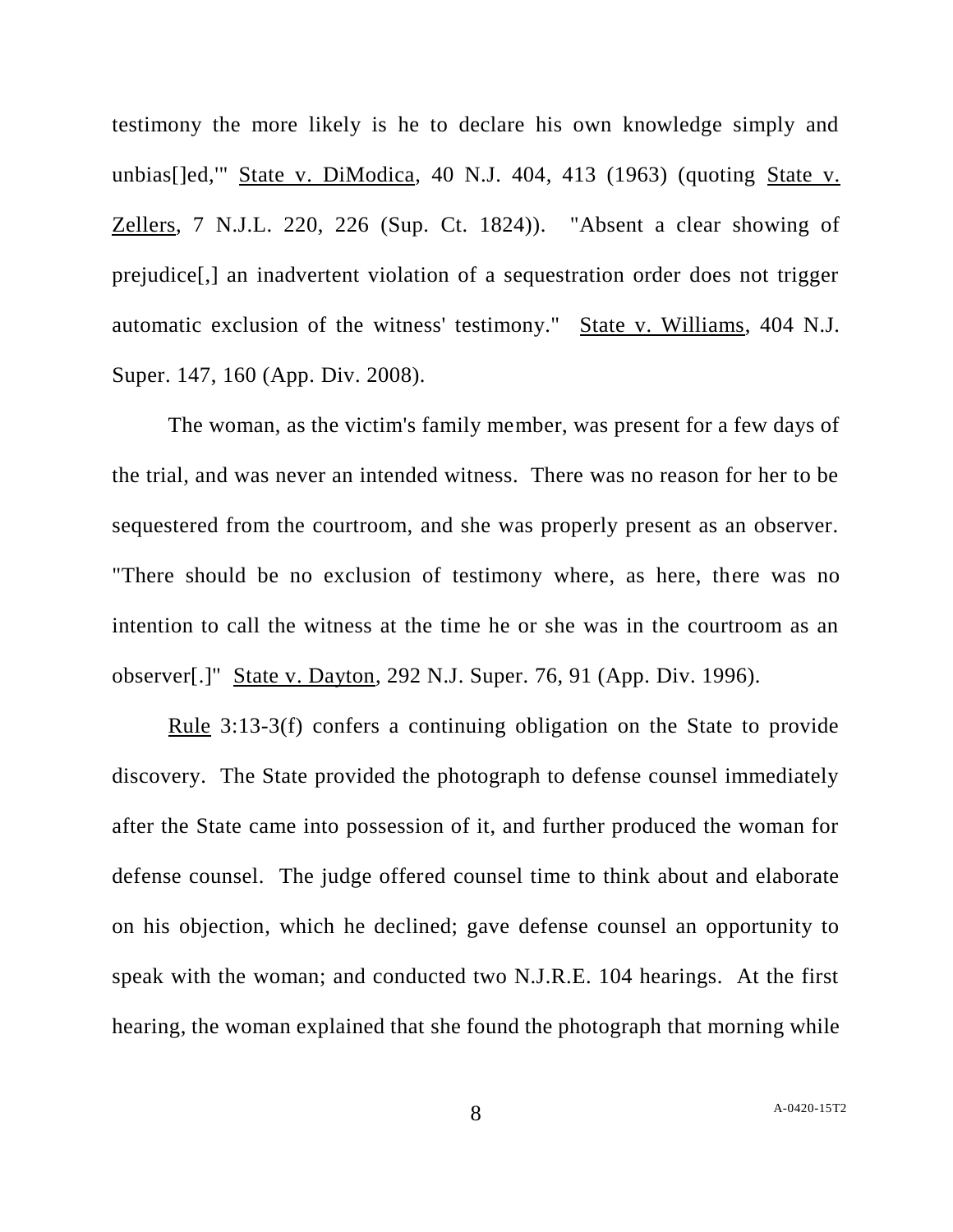scrolling through Facebook. She explained that she found the photograph relevant "[b]ecause [defendant] had the bracelet on that I seen in the [c]ourt from the previous days, and when [another witness] was describing him, he had the goatee and everything."

The judge was satisfied that the State had no previous knowledge of the photograph, and considered defense counsel's position that he would have done "nothing differently" if he had the photograph earlier. A review of the record reveals no evidence to indicate that the judge abused his discretion in allowing the photograph into evidence.

We see no error as to defendant's argument that improper hearsay and improper lay or expert opinion resulted when the detective provided the jury with narration of video surveillance of the incident where the victim was fatally shot.<sup>1</sup> During the trial, the detective testified based on his personal observations of the video while it simultaneously played in court for the jury. In response to the State's questions, the detective noted occurrences in specific time frames. The State repeatedly informed the judge that the detective's observation testimony was meant to establish the record. Defense counsel did not object to this line of questioning.

 $\overline{a}$ 

<sup>&</sup>lt;sup>1</sup> The parties did not produce the video on appeal.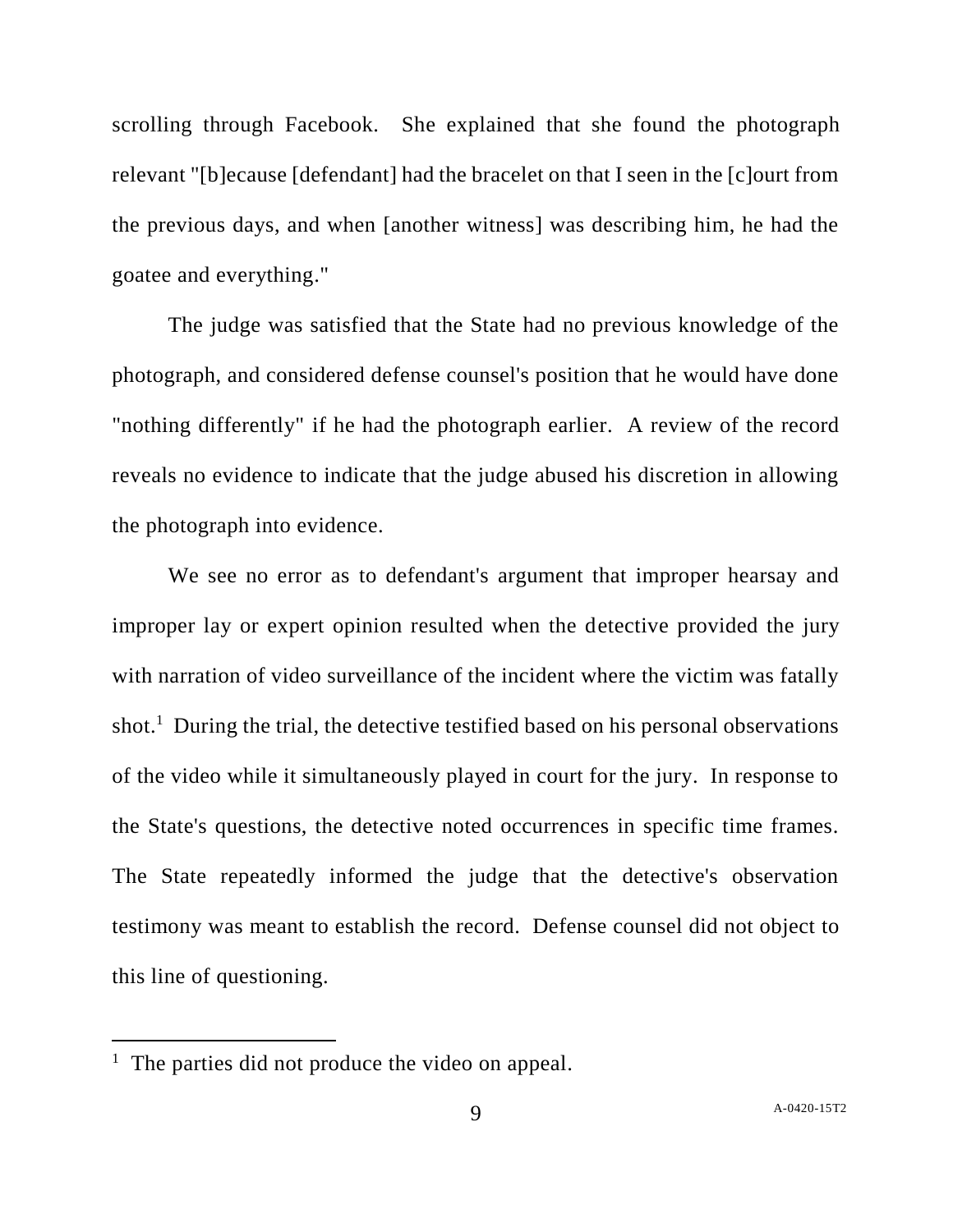Defendant relies on State v. McLean, 205 N.J. 438 (2011), to assert that the detective did not provide lay opinion, and instead improperly acted as an expert. Lay opinion testimony is governed by N.J.R.E. 701, which permits lay witness testimony "in the form of opinions or inferences . . . if it (a) is rationally based on the perception of the witness and (b) will assist in understanding the witness' testimony or in determining a fact in issue." The opinion testimony of police officers, who are not called as experts, must be "firmly rooted in the [officers'] personal observations and perceptions" as lay witnesses. McLean, 205 N.J. at 459. However, expert or lay opinion "is not a vehicle for offering the view of the witness about a series of facts that the jury can evaluate for itself . . . ." Id. at 462.

The detective's testimony did not exceed the bounds of permissible lay opinion testimony, but instead satisfied both prongs of N.J.R.E. 701. First, the detective described what he observed in the video based on his own perception. See id. at 459. The jury was able to watch the same footage that the detective was observing and could evaluate the detective's credibility. Second, the detective's testimony assisted the jury in ascertaining the significance of various individuals' movements in the video. The video was lengthy, spanning many hours, and the detective's testimony during specific clips provided the jury with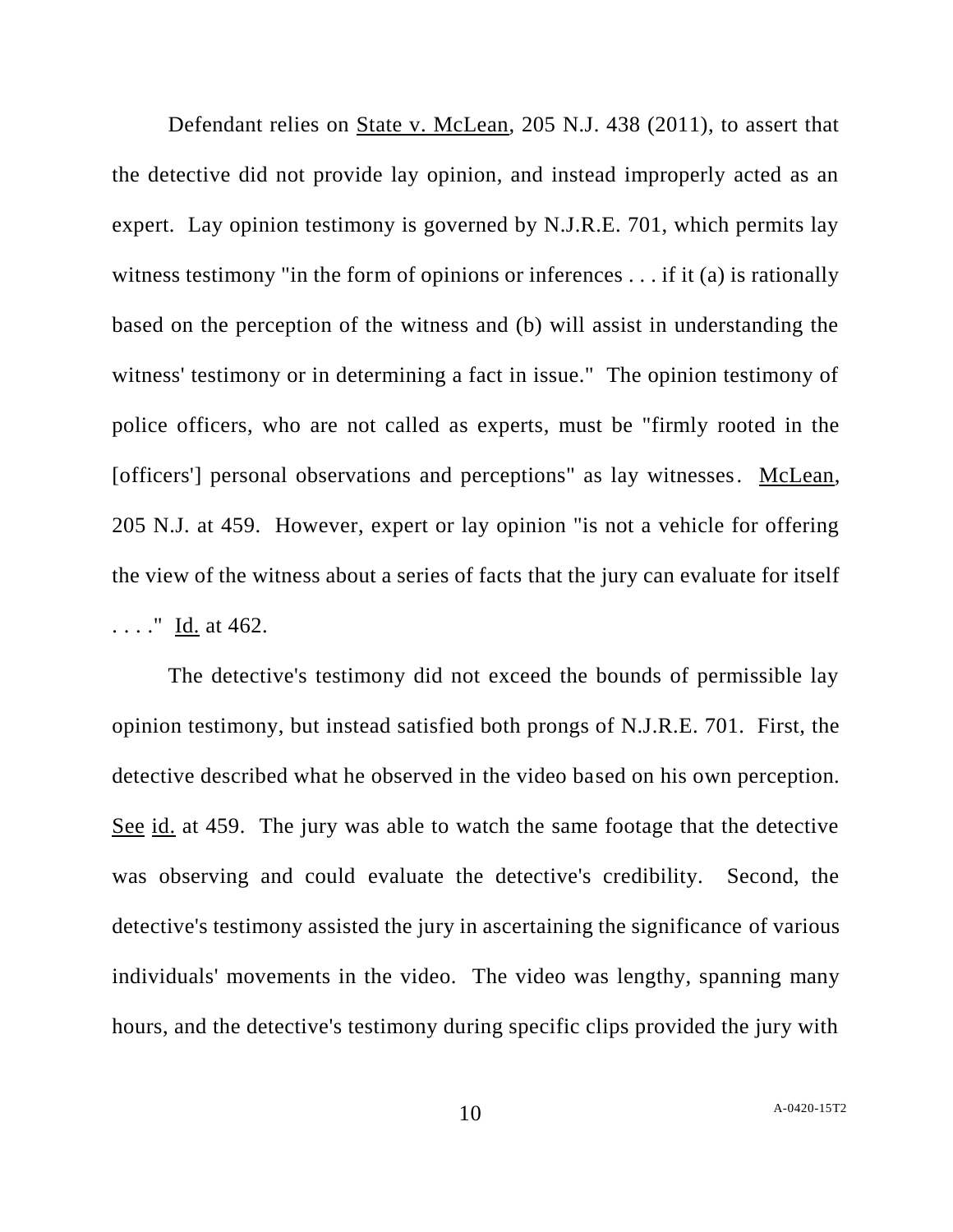a manageable play-by-play description. His testimony provided for the development of the record.

"Moreover, any prejudice arising from [the detective's] [testimony] was dissipated by the jurors' ability to view and review the videotapes for themselves." State v. Loftin, 287 N.J. Super. 76, 100 (App. Div. 1996). The jury watched the video without explanatory testimony throughout the trial, including during the parties' closings. Further, during jury deliberations, the jury requested to watch various clips of the surveillance video, and the judge properly satisfied those requests.

Defendant also asserts that the detective improperly identified defendant as the shooter in the surveillance video. This contention is meritless. The detective did not identify defendant in the surveillance video, but instead testified that in the early phases of the investigation, in which he conducted many interviews, he tentatively suspected defendant as the shooter. During the detective's direct examination, the judge asked counsel to approach sidebar and asked the prosecutor to ensure that the detective was not going to identify anyone in the video, which the prosecutor did and further explained that the detective did not know defendant. On cross-examination, defense counsel improperly stated that the detective previously identified defendant in the video,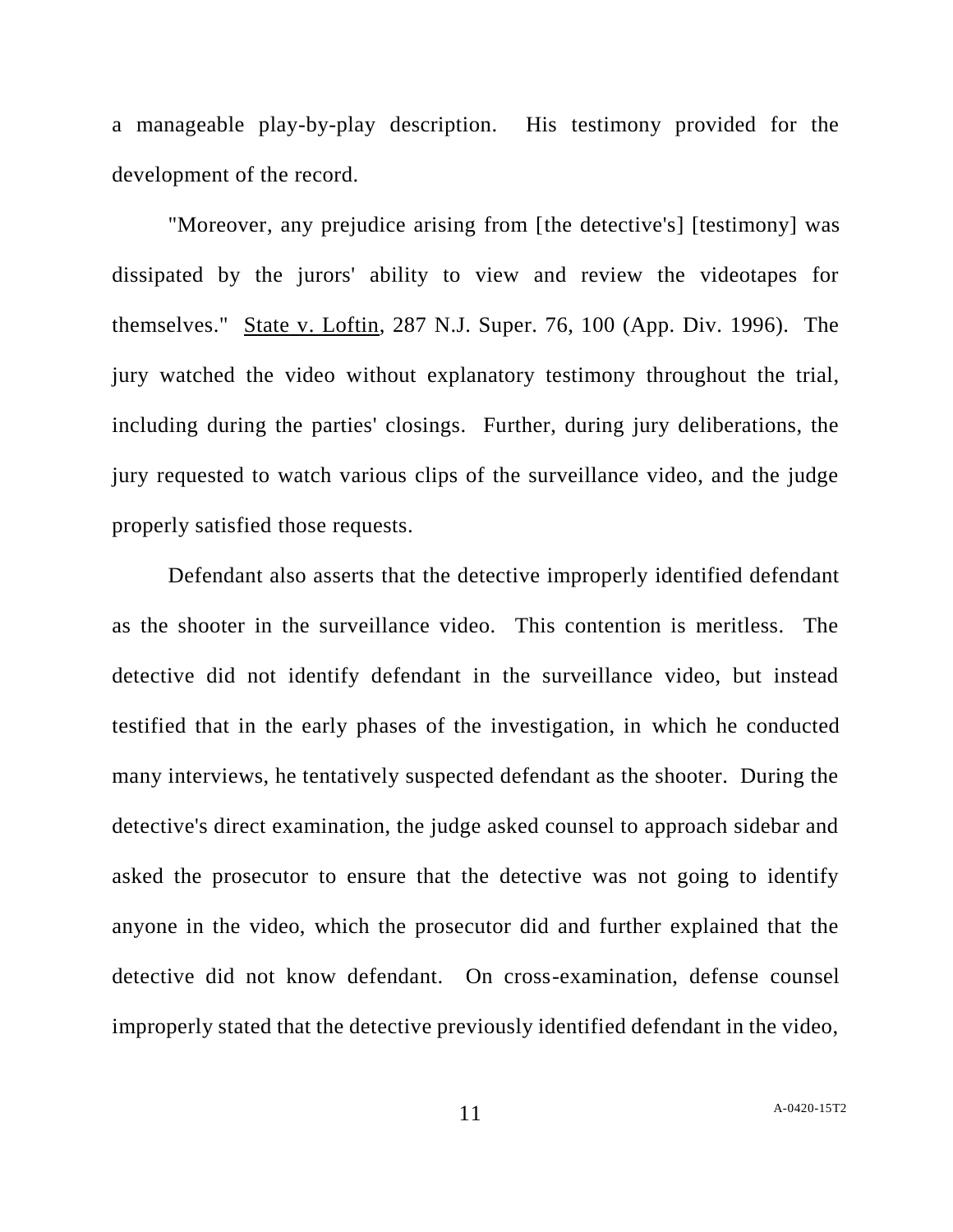eliciting an objection from the State, and requiring the judge to clarify "for the record, the defendant was never identified by [the detective] as the person in the video."

We see no plain error concerning the detective's testimony that brought about "an unjust result and which substantially prejudiced . . . defendant's fundamental right to have the jury fairly evaluate the merits of his defense." State v. Timmendequas, 161 N.J. 515, 576-77 (1999) (quoting State v. Irving, 114 N.J. 427, 444 (1989)) (internal quotation marks omitted).

We reject defendant's assertion that the judge incorrectly charged the jury regarding a witness's testimony that she previously observed defendant with a weapon. Defense counsel elicited the testimony on cross-examination. The judge instructed the jury:

> [O]ur rules do permit evidence of other crimes, wrongs, or acts under certain circumstances. You may not, however, under any circumstance use this evidence to decide that the [d]efendant has a tendency to commit crimes or that he is a bad person.

> That is, you may not decide that just because the [d]efendant has committed other crimes, wrongs, or acts, he must be guilty of the present crimes.

Defense counsel did not object, and failed to request a curative or limiting instruction. "Alleged errors induced by counsel 'ordinarily are not a basis for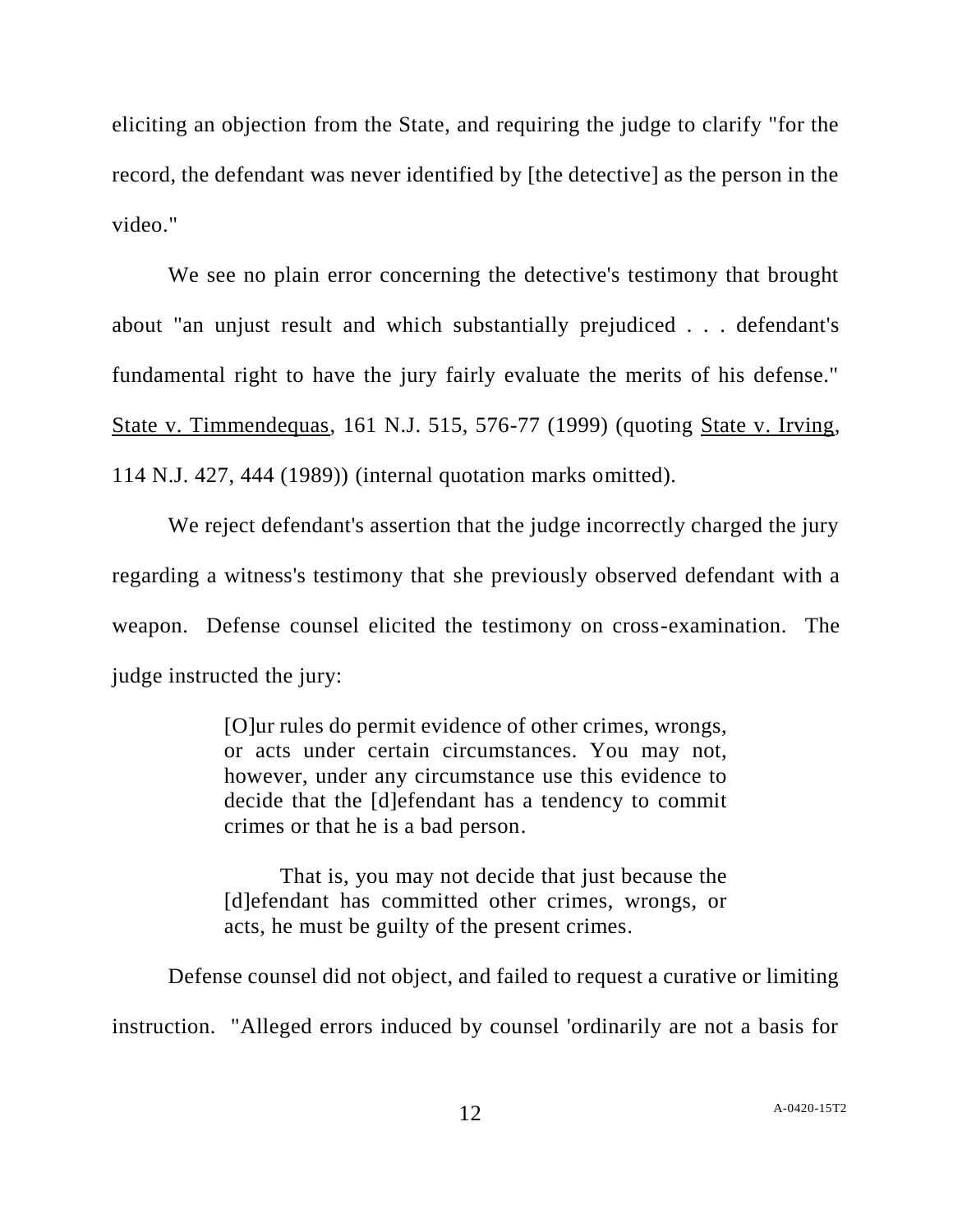reversal on appeal.'" State v. Yough, 208 N.J. 385, 399 (2011) (quoting State v. Corsaro, 107 N.J. 339, 345 (1987)). The judge properly instructed the jury not to consider the testimony as propensity evidence, as prohibited under N.J.R.E. 404(b). Regardless of this testimony, the State presented substantial evidence to allow a reasonable jury to find defendant guilty, including witness identification, surveillance video, and physical evidence.

We will not entertain defendant's claim that trial counsel was ineffective on direct appeal. "Our courts have expressed a general policy against entertaining ineffective-assistance-of-counsel claims on direct appeal because such claims involve allegations and evidence that lie outside the trial record." State v. Preciose, 129 N.J. 451, 460 (1992). Courts "routinely decline to entertain ineffective-assistance-of-counsel claims on direct appeal . . . ." State v. Hess, 207 N.J. 123, 145 (2011).

To the extent defendant argues his trial counsel rendered ineffective assistance of counsel, the record is not sufficiently developed and is better suited for a post-conviction relief application. State v. Wiggins, 291 N.J. Super. 441, 452 (App. Div. 1996). The resolution of defendant's arguments requires an inquiry into why counsel proceeded in the manner he did, and whether those decisions were the result of trial strategy. Strickland v. Washington, 466 U.S.